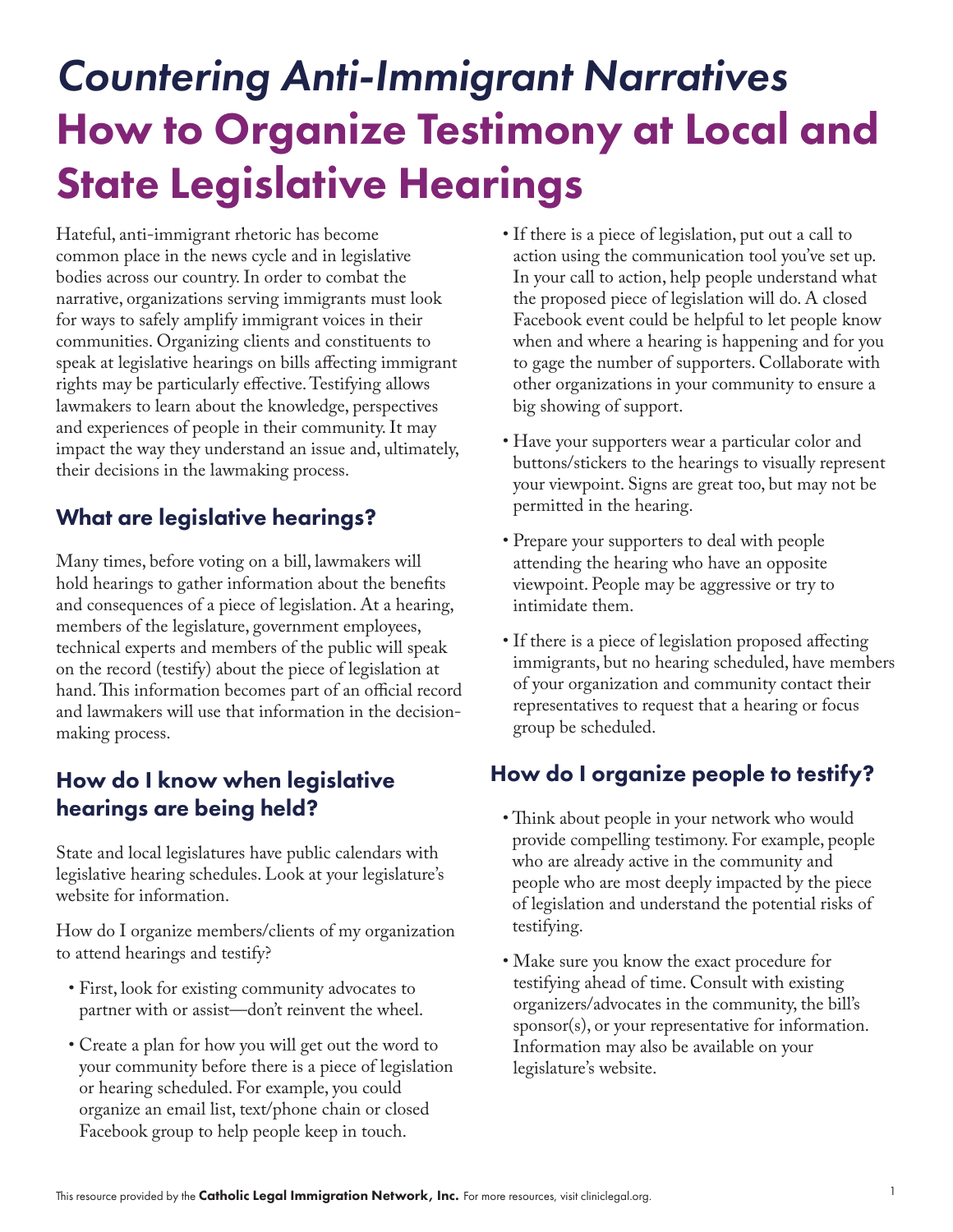#### Should people who are undocumented or the family members of undocumented people testify?

In order to testify, you may be required to give your name and possibly your address or other contact information. It becomes part of an official public record. If an undocumented person or family of an undocumented person gives their name and then identifies their immigration status, it may put them at risk.

A strategy to get around this may be to have a U.S. citizen in your organization deliver testimony on behalf of the person at risk, keeping them anonymous.

#### How should I help people prepare their testimony?

Testimony should be organized and to the point. In general, testimony should be somewhere between three and five minutes long. People testifying should write out what they will say ahead of time and practice to ensure they speak clearly and persuasively. Here are some tips for developing testimony:

- Introduce yourself and begin with a clear, onesentence issue statement. For example, "My name is XYZ and I have lived in this community for XYZ years. I am here testifying for/against XYZ bill because X, Y, and Z."
- Organize your testimony argument by argument. You may want to number each argument on the paper to help keep you organized.
- Do research! Legislators may not have heard about specific studies and may do additional research based on your suggestions.
- Think about what questions you might be asked and develop additional talking points if necessary to have as a back up.
- Make it personal. Talk about the impact the piece of legislation or the issue has on your life.
- Conclude by summarizing your arguments. For example, "In conclusion, I ask that you vote/do not vote for this bill because of X, Y, and Z. Thank you."
- Use respectful language and a respectful tone. It will make you much more effective.

#### What are some other strategies for organizations to influence state and local legislatures?

#### *Lobby day*

Typically, a lobby day involves multiple members of an organization meeting with their respective representatives about a particular piece of legislation or issue. You can call lawmakers and request meetings ahead of time or go to their offices and request a meeting in person the day of your event. If you are not able to meet with the lawmaker, meeting with a member of the staff is also effective. A lobby day can be combined with a protest or demonstration but one-onone conversations between lawmakers and the people they represent should be emphasized. Strategies will depend on the political climate and issue at hand. As always, if you are organizing immigrants to participate in a lobby day, consider safety concerns.

#### *Meet with lawmakers and build a relationship*

When meeting with lawmakers, make sure to have a specific agenda. Introduce your organization, its value in the community and be clear about what you want. If applicable, bring materials to leave with lawmakers about your organization's work. Ask lawmakers and their staff for their thoughts on the issue and their advice on how to promote your agenda. Ideally, keeping in contact with lawmakers leads to a mutually beneficial relationship. Lawmakers should listen to your ideas and concerns and you should be a resource for them as experts in their community. Make it clear to the lawmakers' staff that they can reach out to you for questions or other needs. Additionally, invite lawmakers and their staff to visit your church, office, etc. to facilitate conversations with your members or constituents. Make sure to keep an eye on your lawmaker's schedule and attend town halls and other events they hold.

### Related CLINIC resource

Stay Up To Date on Your State's Political Process: [cliniclegal.org/resources/stay-date-your-states-political](https://cliniclegal.org/resources/stay-date-your-states-political-process)[process](https://cliniclegal.org/resources/stay-date-your-states-political-process)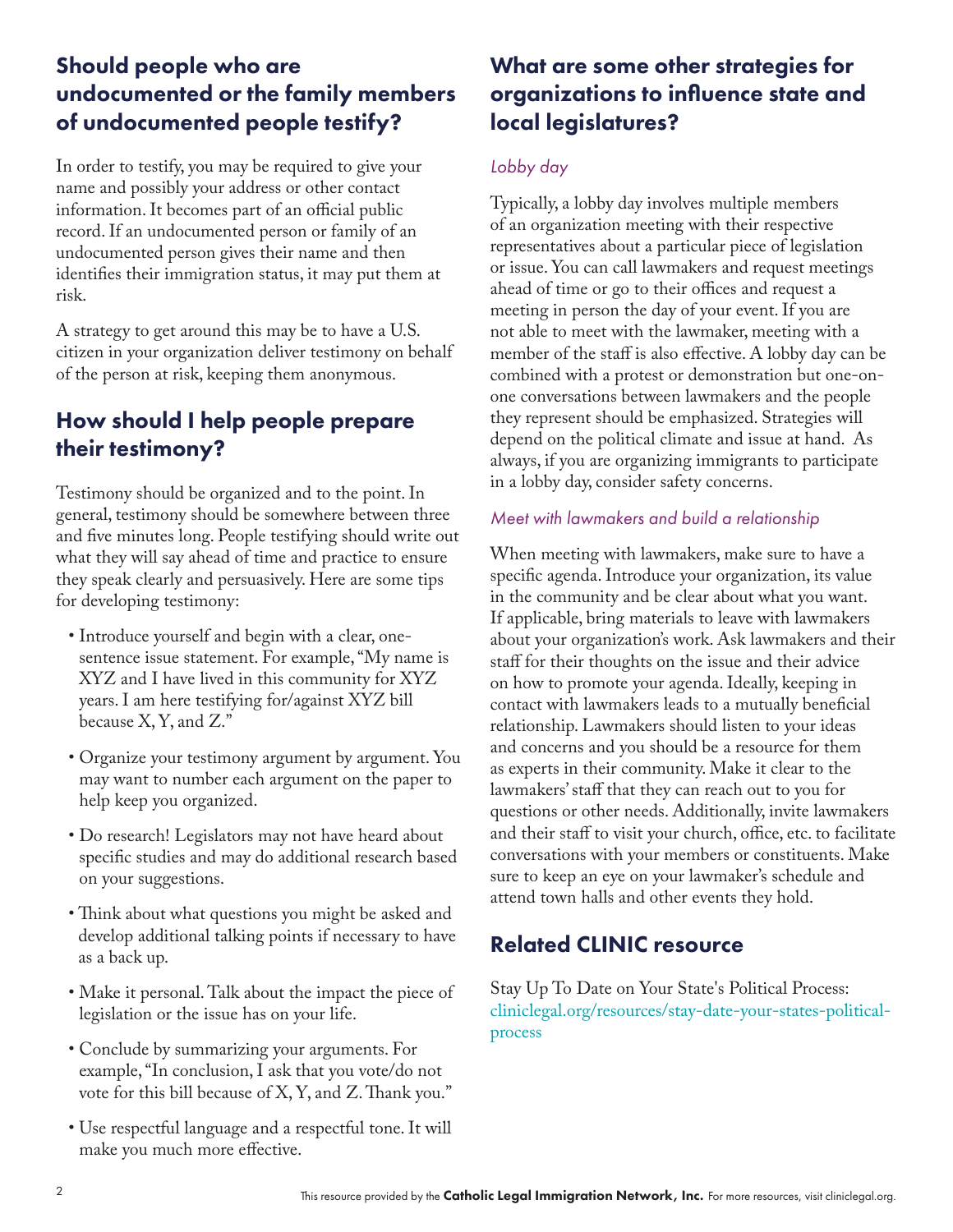# *Countering Anti-Immigrant Narratives* Using Social Media

Social media is a valuable tool for promoting proimmigrant messages and community-building beyond geographic constraints. If your organization does not have its own Facebook or Twitter page, now would be a great time to start one. Be sure to keep safety in mind as you use social media—you do not want to identify people as undocumented or the family members of undocumented people.

#### Share pro-immigrant narratives

Using Facebook and Twitter, you can share and circulate pro-immigrant stories and information about your work with your followers. Although your followers may only be people who share your organization's viewpoint, keeping these people engaged and informed is very important. Using social media consistently will make it more likely that your followers will respond to a call to action in an emergency. Information you share can help people in combating anti-immigrant voices online and in person.

#### Learn from the opposition

Although your followers may generally agree with your viewpoint, social media does give you an opportunity to see what a wide range of people are sharing and discussing regarding immigration. Learning more about what the other side is thinking is a valuable opportunity to help you in crafting and framing more effective narratives.

#### UseFacebook events and groups to organize

Facebook events can be a great tool to organize advocacy events. They can help you to gage interest and get out information. Groups can allow you to share information, learn about what other organizations are doing and build communities beyond your immediate vicinity. Use privacy options to keep events/groups secret if there are safety concerns.

#### Connect with state and local legislators and local media outlets through social media

Following local and state lawmakers and local media outlets on social media is a great way to keep informed and connected about local issues. At meetings or events with lawmakers who support immigrant rights, make sure to request a photo and permission to share it on your social media page.

#### Hashtags and social media campaigns

Using hashtags and participating in social media campaigns allows your organization to show solidarity with immigrants and immigrants' rights organizations across the country and beyond. You can also use these tools locally. For example, a local hashtag or social media campaign in support of or against a piece of legislation or policy can send a strong message and help lawmakers better understand their communities. If you're using social media as part of an advocacy strategy, make sure to connect the dots by calling local legislative offices to make sure they've seen the support. You can also use social media numbers in press releases or in other communications with local media outlets.

#### Photos and graphics

Social media gives you the valuable opportunity to share your narrative through both words and images. Graphics/images can help people with different learning styles better understand concepts and issues and can be used to brand and create visibility for a campaign. Photos can humanize and make stories resonate in a way that words alone cannot. Always keep safety in mind.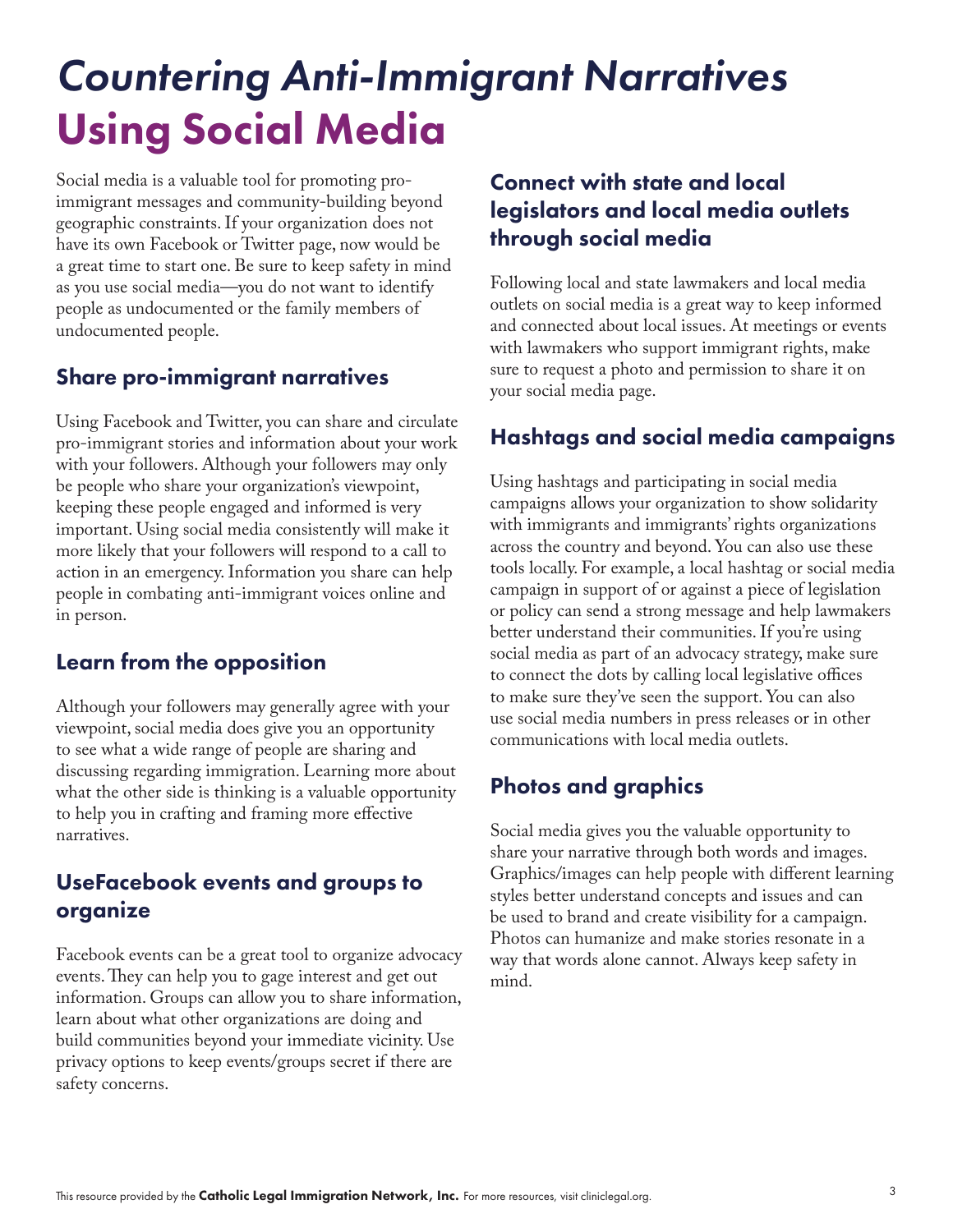# *Countering Anti-Immigrant Narratives* Working with Local Media

Engaging with local media is an effective way to amplify local immigrant voices and combat hateful narratives. As always, safety must be carefully evaluated and prioritized. When interacting with the media, it is safer for an undocumented person or U.S. citizen family member of an undocumented person to stay anonymous or use a pseudonym.

## Strategies for writing effective op-eds

- Newspapers will generally have guidelines for writing and submitting op-eds. Be sure to read those carefully before you start writing.
- Consider your message: Who is your audience? What do you want your piece to say? What story do you want to tell? Write your message down so you can continue to refer back to it and stay focused.
- Think about the arguments. Numbering your arguments in an outline may help you keep organized and write more effectively.
- Make it personal and connect to a real person, whether that person is the author or someone whose situation is being described. This will challenge people to think about immigrants and the issues they are facing in a new light.
- Make it local. If you're writing for a local publication, think about ways to tie your piece to someone who lives in the community or something happening there.

### How to write a press release and pitch a story to local media

- Develop a list of local media outlets and their contact information. This should include newspaper, radio, television and other local publications. Ideally, you will want to contact a news editor or producer for an event and an editorial page editor for an op-ed. Also gather the outlet's Twitter, Facebook and other social media contacts.
- If you want press coverage at an event, start with a media advisory. A media advisory should be

extremely short. In a paragraph or two, describe the event and when and where it is happening. Describe why it is relevant and why it would be of interest. Send the advisory to the media outlet when you have the details, up to a week before the event. Resend the information the day before the event, first thing in the morning.

- The next step if you want media coverage at an event or if you want to pitch a story is to write a press release. A press release should be no longer than one page.
	- » Start with a clear headline and topic sentence to grab the reader's attention. Try to get at who, what, where, when and why. In other words, how would you summarize your entire story in one sentence?
	- » Describe what is new, relevant and local about your story. Illustrate why readers/listeners/ viewers would be interested and why the story is important.
	- » Weave quotes sharing personal experience and reactions into your press release.
- Send your press release by email. In the subject line, state that it is a media advisory or press release and include your headline.
- After sending an advisory to announce an event, you generally should send a press release explaining the content the day of the event, as early in the morning as possible. If your event is early in the morning, you could do this the day before.
- Next, call the media outlets to confirm that they received your press release. Write down a short pitch to read or refer to while speaking to a reporter. If you don't have a direct contact to a news editor or reporter, you should ask to be connected to the "newsroom."
- Have a one-page sheet about your organization prepared in case the reporter requests it.
- Build relationships with local media. Make it clear that you're available to them as a resource.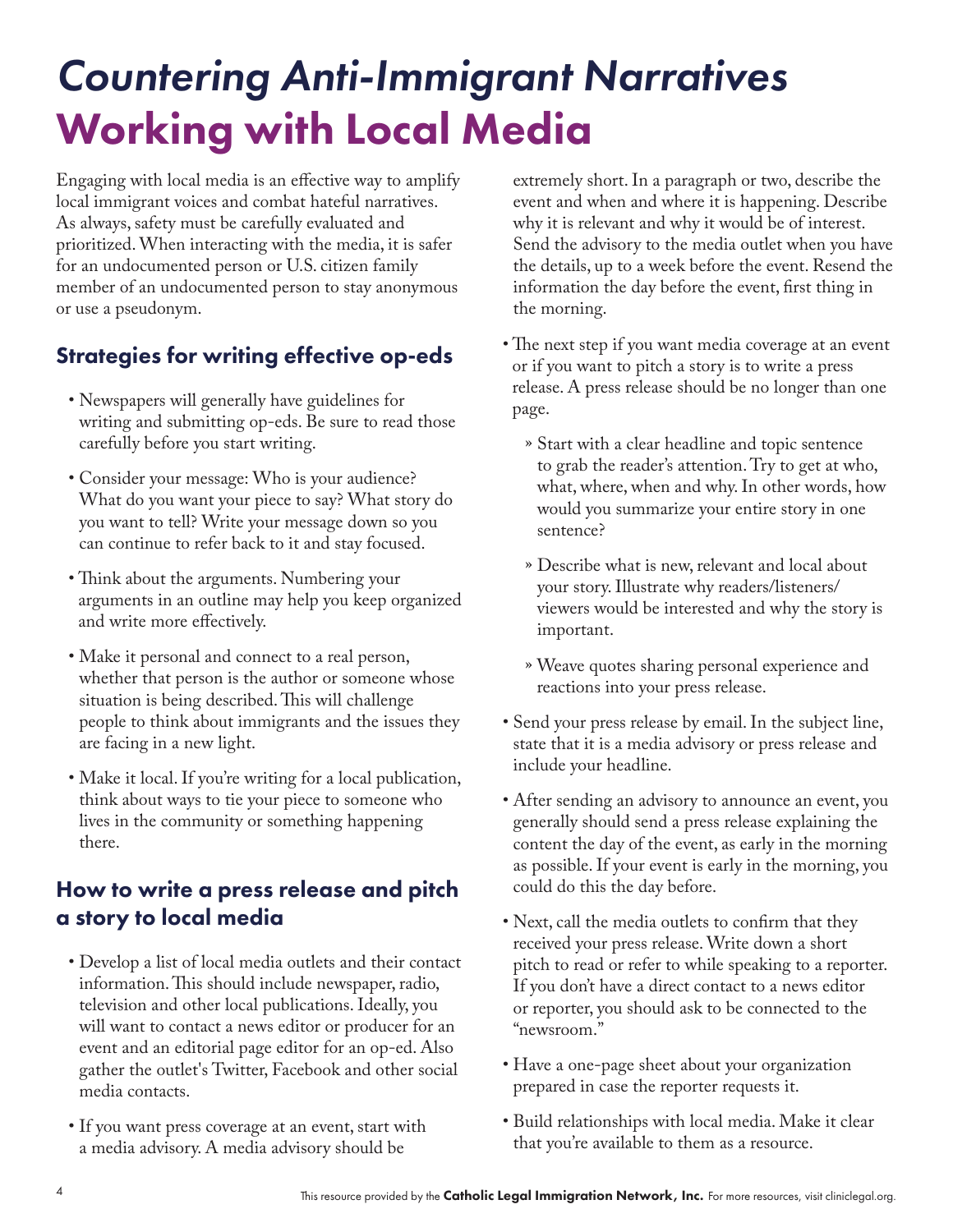## Sample media advisory



#### National Catholic organizations oppose executive orders that affect immigrants and refugees

The Catholic Legal Immigration Network, Inc., along with the Center for Migration Studies, Catholic Charities USA, Catholic Relief Services, Migration and Refugee Services of the U.S. Conference of Catholic Bishops and the Association of Catholic Colleges and Universities, will hold a press conference in response to the recent immigration-related executive orders issued by President Trump.

We believe many of these measures are destructive to families and our communities and contrary to Catholic social teaching. We will fight these policies and continue to honor our mission serving immigrants and refugees.

**When** Feb. 1, 2017

**Where** Casa Italiana at Holy Rosary Church 595 3rd St, NW Washington, DC, 20002

**Time** 11 a.m.

*Speakers will include:* 

**Sister Donna Markham O.P.**, president and CEO of Catholic Charities USA

**Jeanne Atkinson**, executive director, Catholic Legal Immigration Network, Inc.

**Bill Canny**, executive director, Migration and Refugee Services of the U.S. Conference of Catholic Bishops

**Don Kerwin**, executive director, Center for Migration Studies

**Rebecca Sawyer**, vice president, Association of Catholic Colleges and Universities

**Jill Marie Gerschutz Bell**, senior legislative specialist, Catholic Relief Services

Representatives of additional Catholic organizations that work with immigrants or refugees or advocate on their behalf are expected to be in attendance and available for interviews.

For information contact:

Patricia Zapor, CLINIC, 301-565-4830 or Rachel Reyes, Center for Migration Studies, 212-337-3080

*CLINIC advocates for humane and just immigration policy. Its network of nonprofit immigration programs—more than 300 organizations in 47 states, the District of Columbia, and Puerto Rico—is the largest in the nation.* 

8757 Georgia Avenue, Suite 850 | Silver Spring, MD 20910

P: (301) 565-4800 | F: (301) 565-4824 | cliniclegal.org

1 of 1